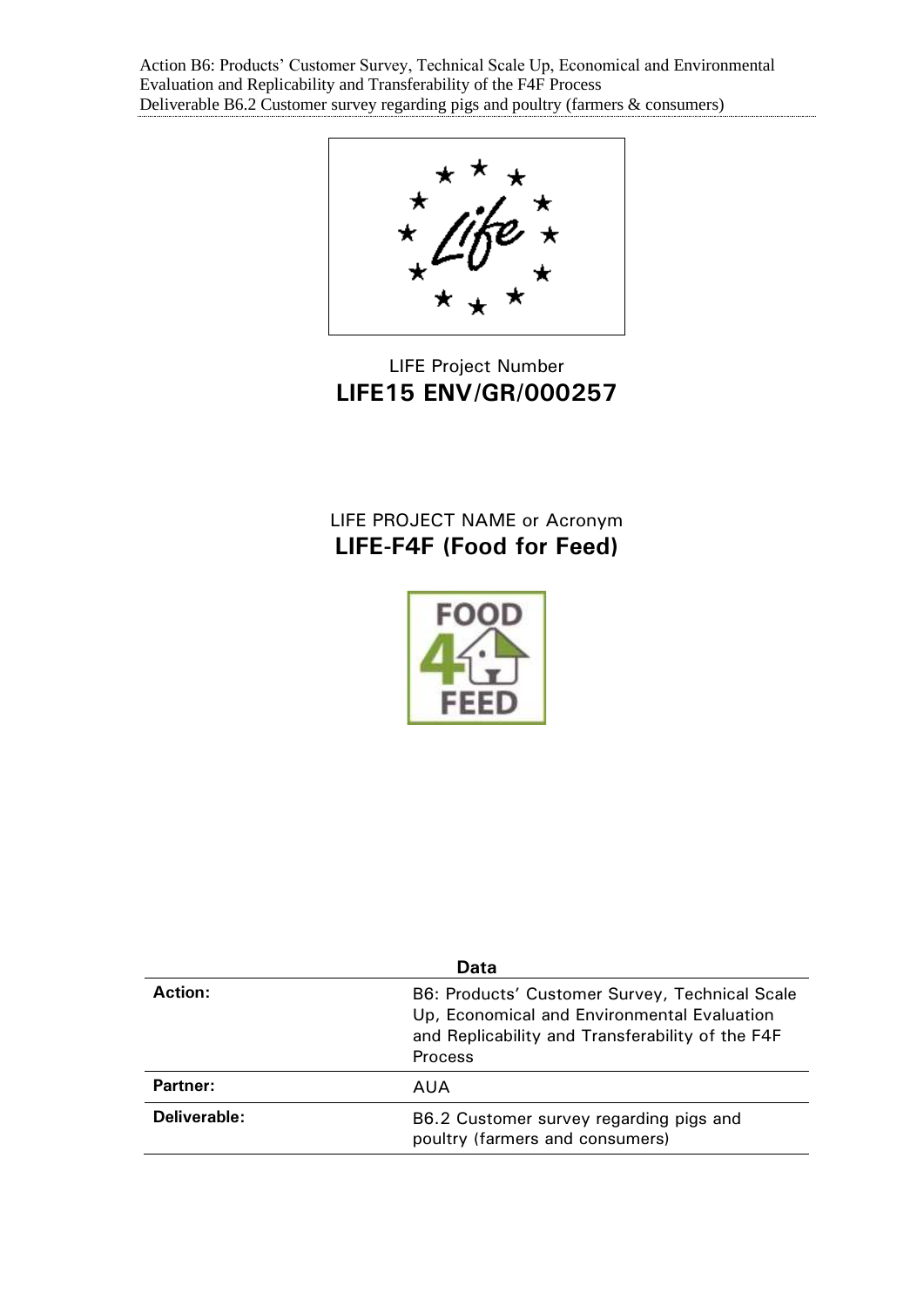# Table of contents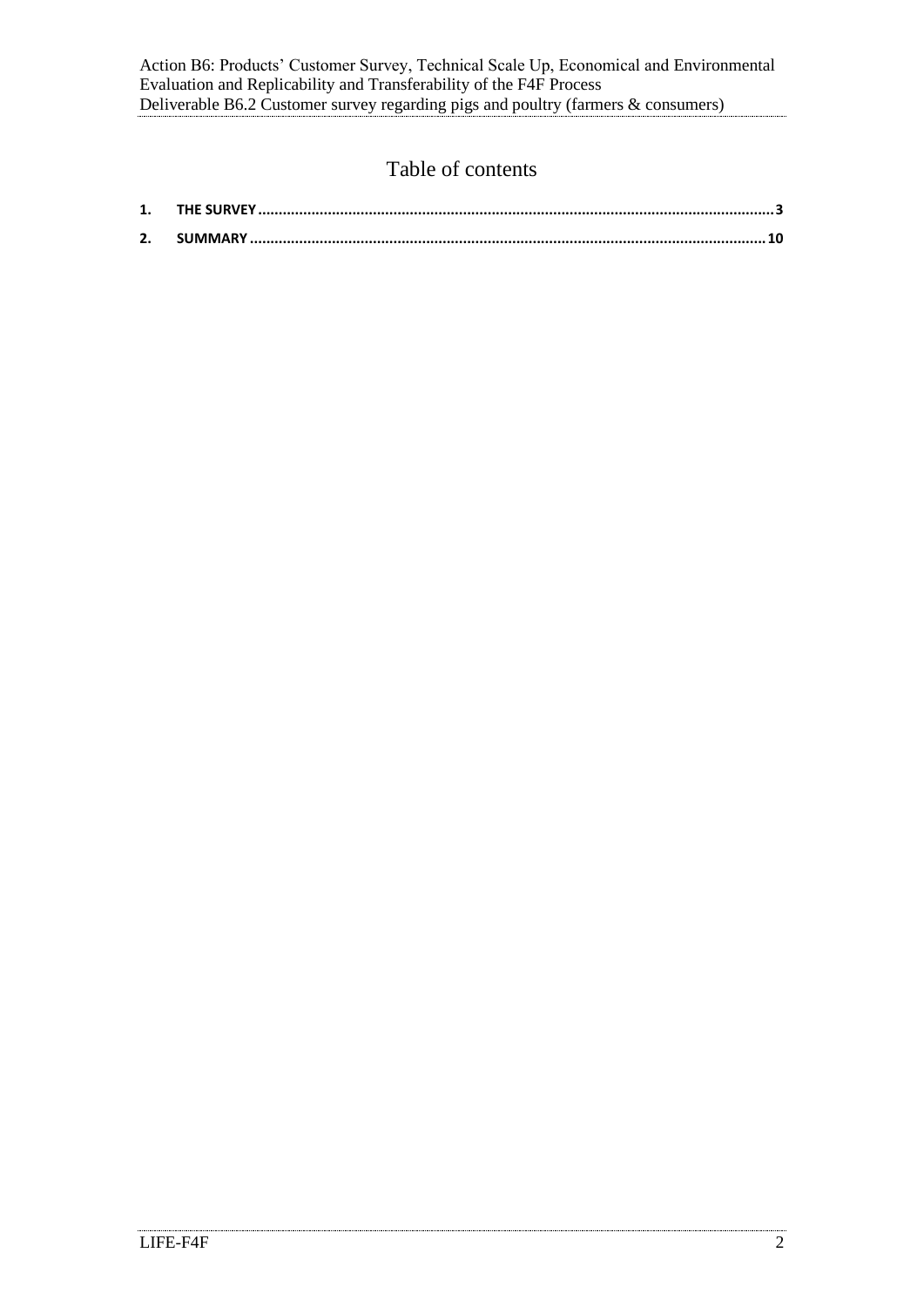# <span id="page-2-0"></span>1. The survey



#### Figure 1**: Question1: How do you rate the use of food waste in animal nutrition? 1: without problems, 2: dangerous, 3: there are pros and cons, 4: I don´t know**



Figure 2: **Question 2: Which animal species could you imagine to receive food residues as a component for animal feed? You may have more than one answer. 1: cats and dogs, 2: pigs, 3: fur animals, 4: poultry**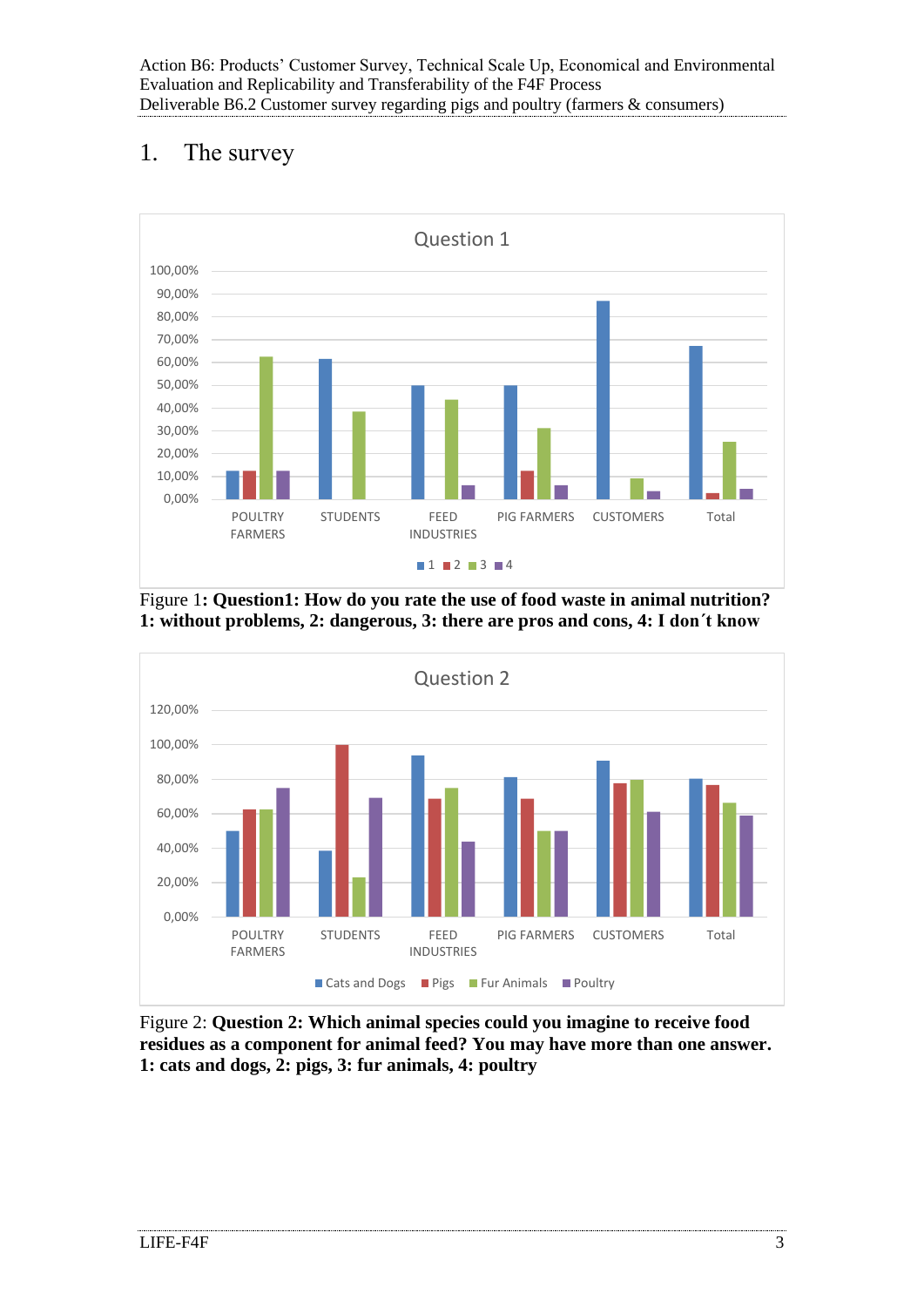

Figure 3: **Question 3: How do you rate the use of food residues as a component for animal feed considering the protection of the environment? 1: important, 2: irrelevant, 3: moderate, 4: I don´t know**



Figure 4: **Question 4: Would you buy a commercial petfood (for cats-dogs), which includes food residues? 1: yes, 2: no, 3: I don´t know**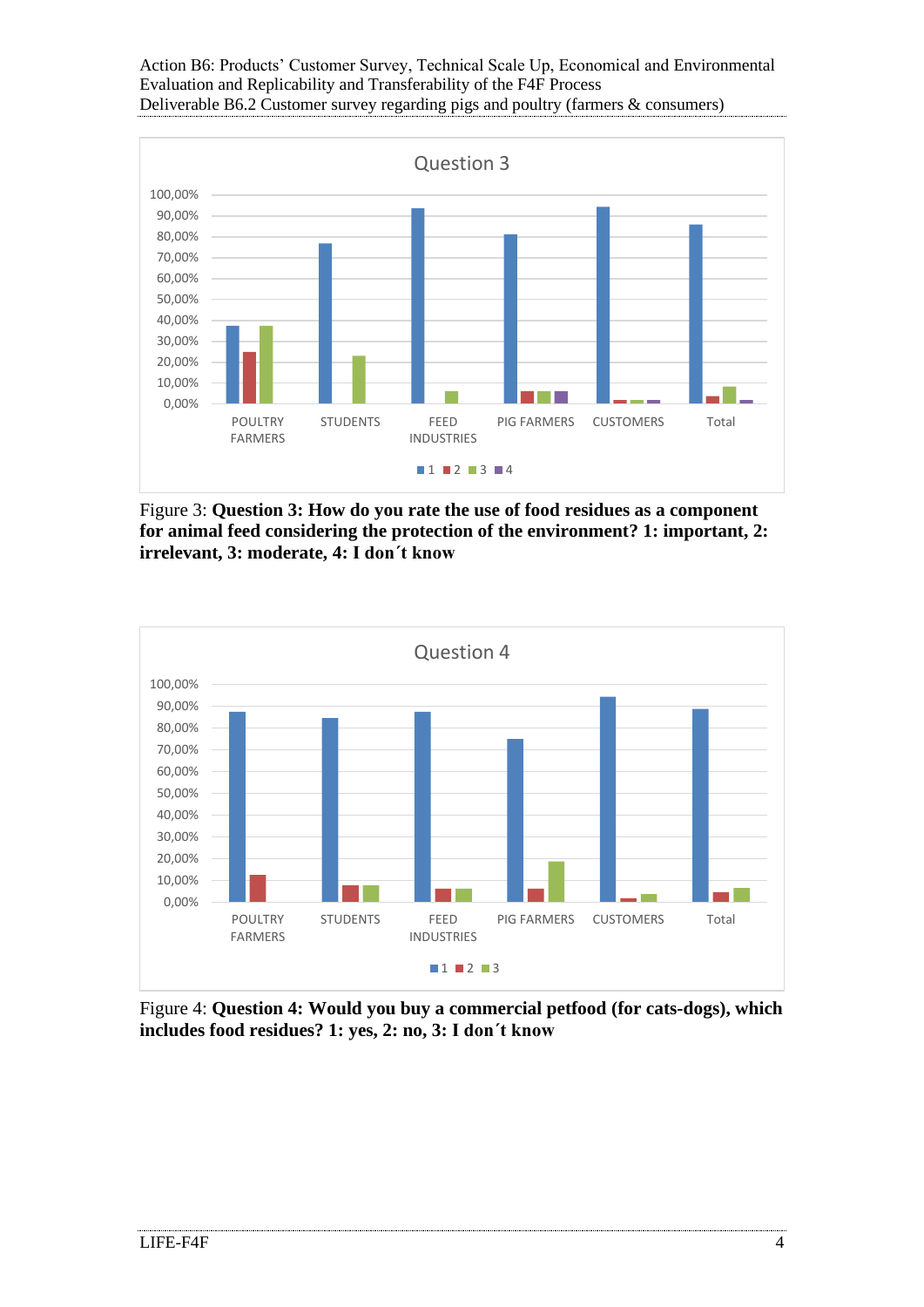

Figure 5: **Question 5: Would you buy animal origin products (e.g. meat, eggs, milk products) from a farm that its animals received food residues from hotels as a component in their feed? 1: yes, 2: no, 3: I don´t know**



Figure 6: **Question 6: Which type of food residues could you imagine to be a component of animal feed? You may have more than one answer. 1: fruits/vegetables, 2: meat, 3: pasta, potatoes, rice, 4: bread, biscuits**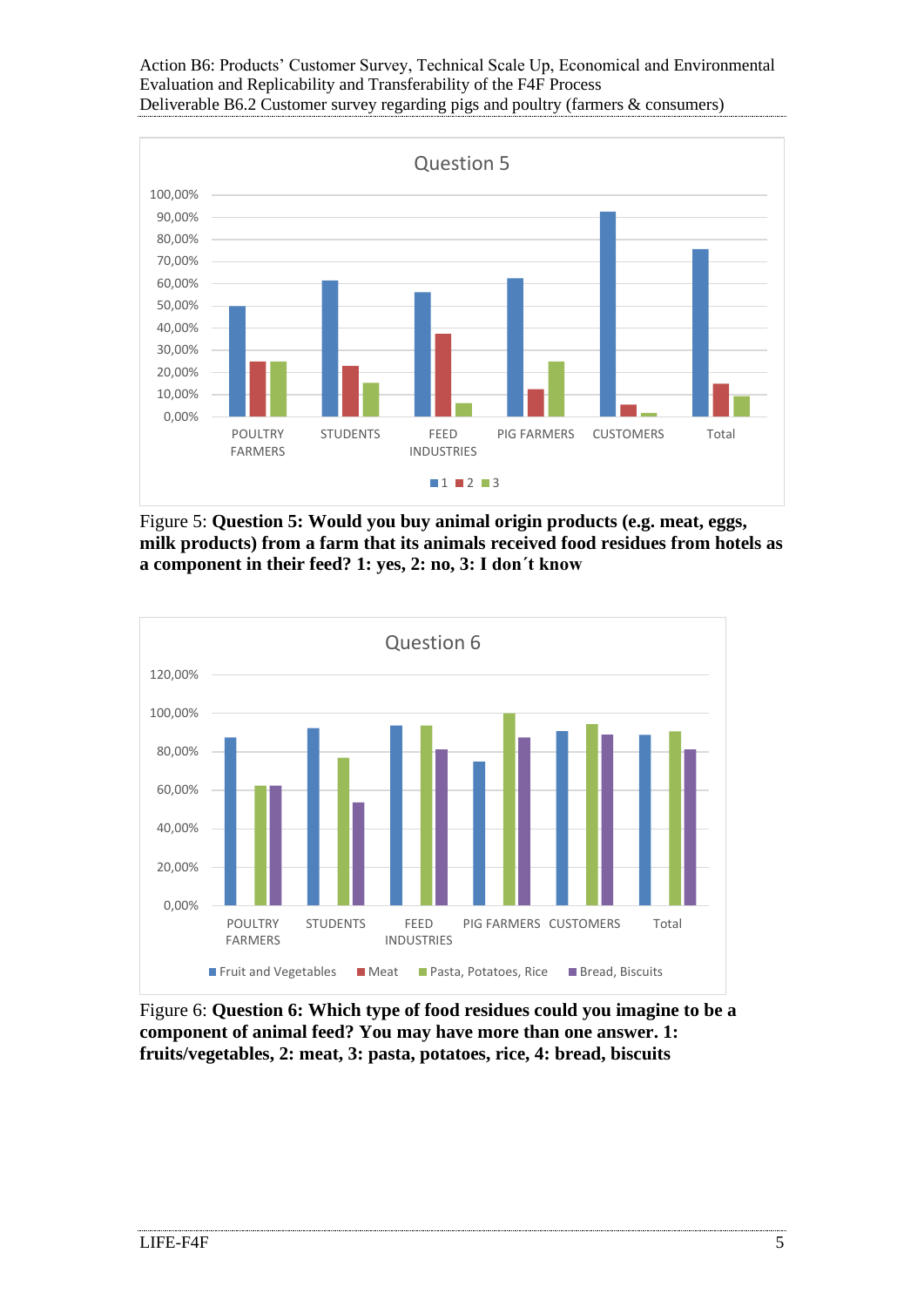

Figure 7: **Question 7: How do you rate the hygiene of animal feed, which includes food residues? 1: good, 2: bad, 3: risky, 4: I don´t know**



Figure 8: **Question 8: At the moment, food residues are collected only from hotels. Which other sources of food residues would you suggest? You may have more than one answer. 1: restaurants, 2: bakeries, 3: local markets, 4: super markets**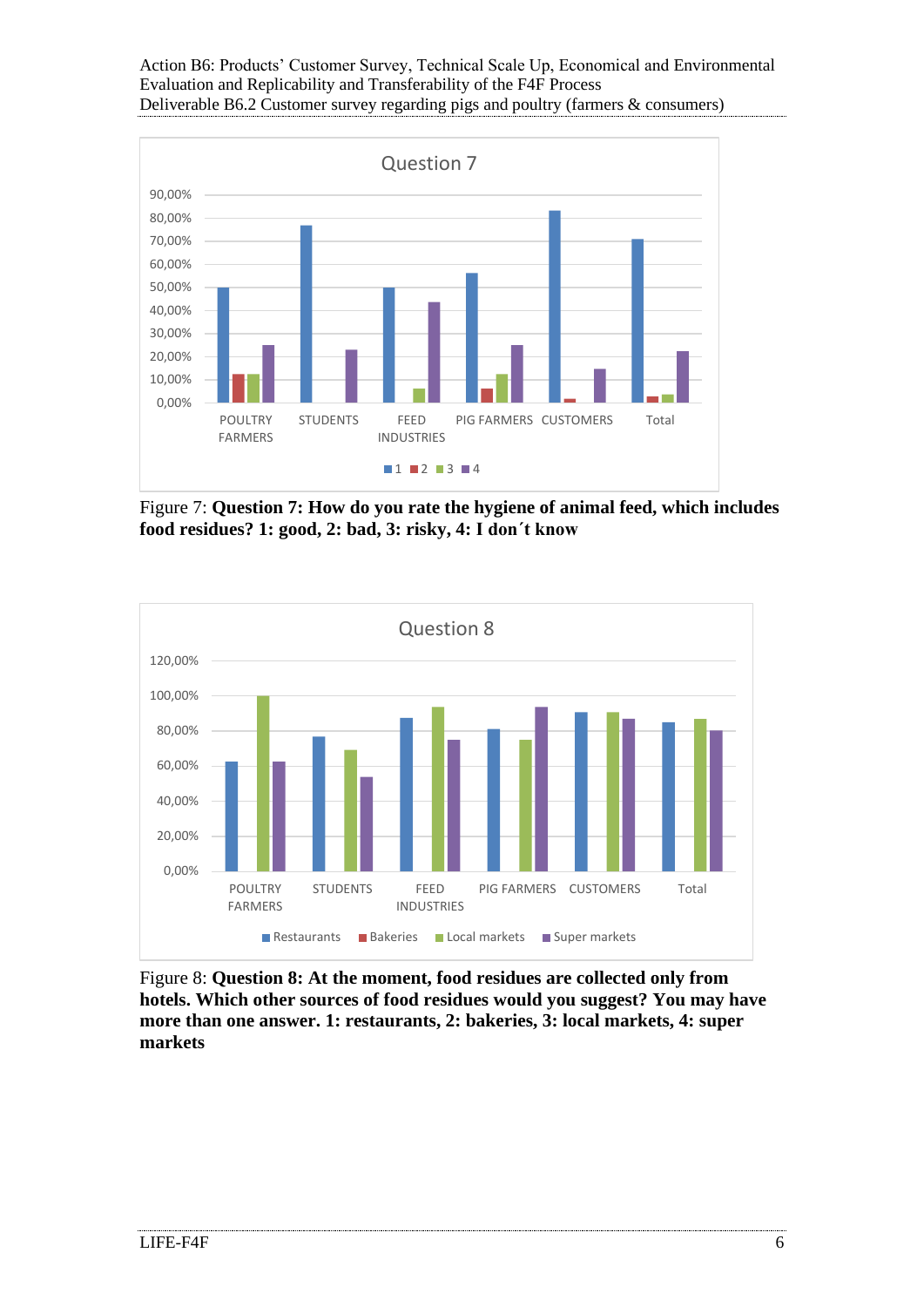

Figure 9: **Question 9: Do you have a pet? You may have more than one answer. 1: dog, 2: cat, 3: other, 4: not applicable**



Figure 10: **Question 10: Do you have or does your family have a farm? You may have more than one answer. 1: poultry, 2: pigs, C: fur animals, D: not applicable**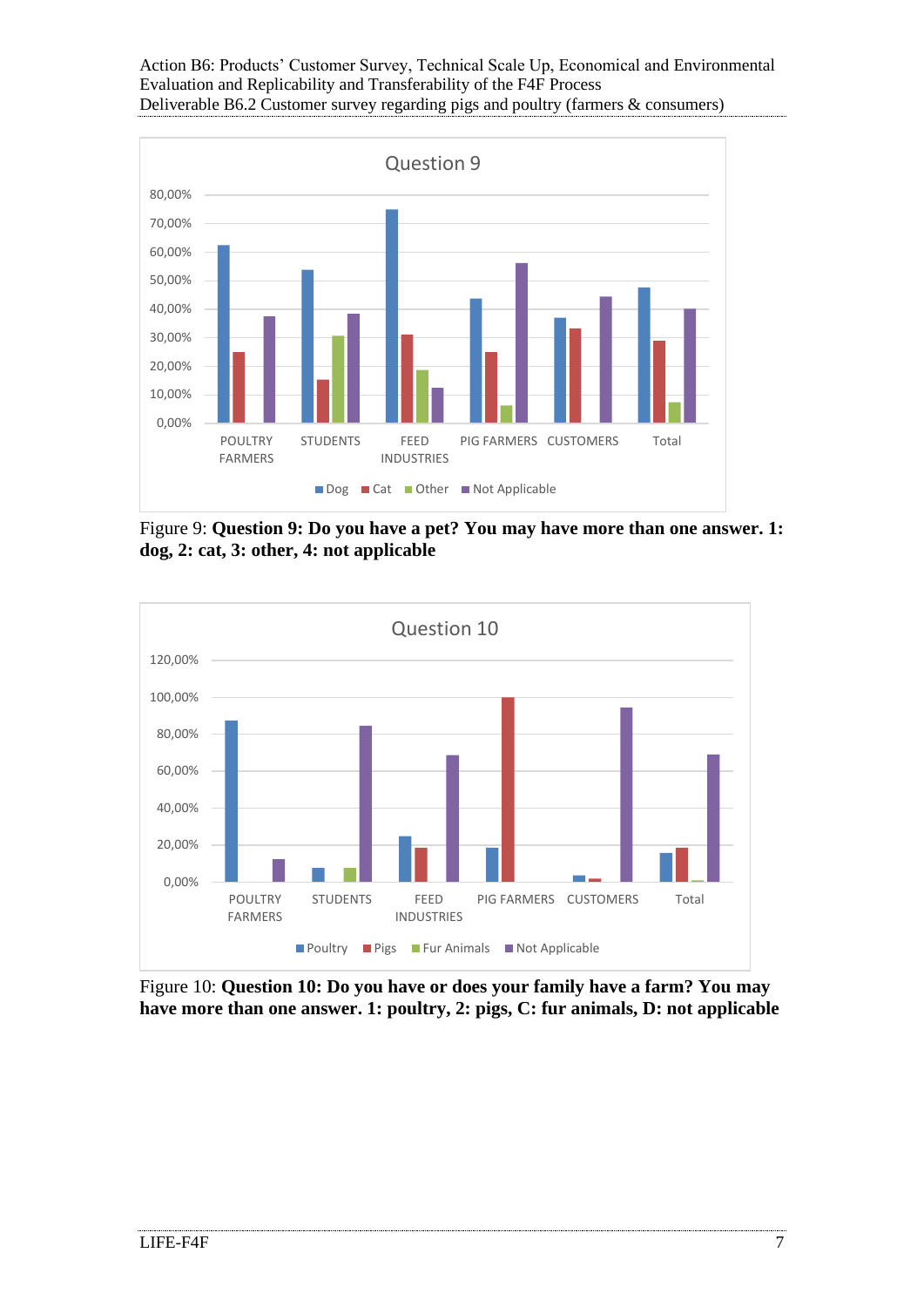

Figure 11: **Question 11: Do you eat any animal-derived products (e.g. meat, eggs. milk products)? 1: yes, 2: no (vegan), 3: partly (vegetarian)**



Figure 12: **Question 12: Do you think that we waste too much food? 1: yes, 2: no, 3: I don´t know**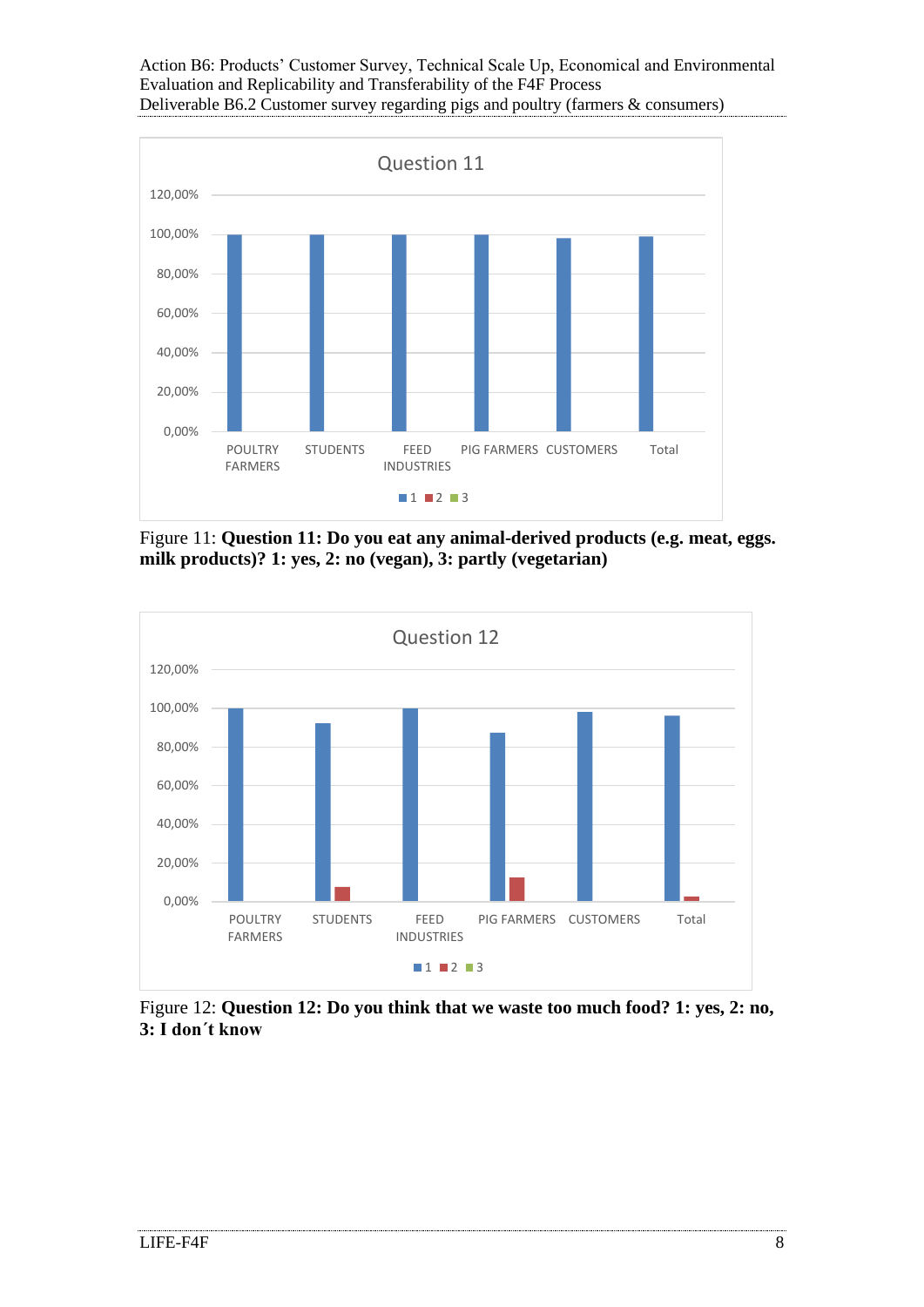

Figure 13: **Question 13: Would you use food residues from hotels as a component in pet food (cats-dogs) (only for Petfoods industries). 1: yes, 2: no, 3: I don´t know**



Figure 14: **Question 14: Would you decide to use food residues from hotels as a component in farm animal diets (pigs- poultry) (only for feed industries). 1: yes, 2: no, 3: I don´t know**